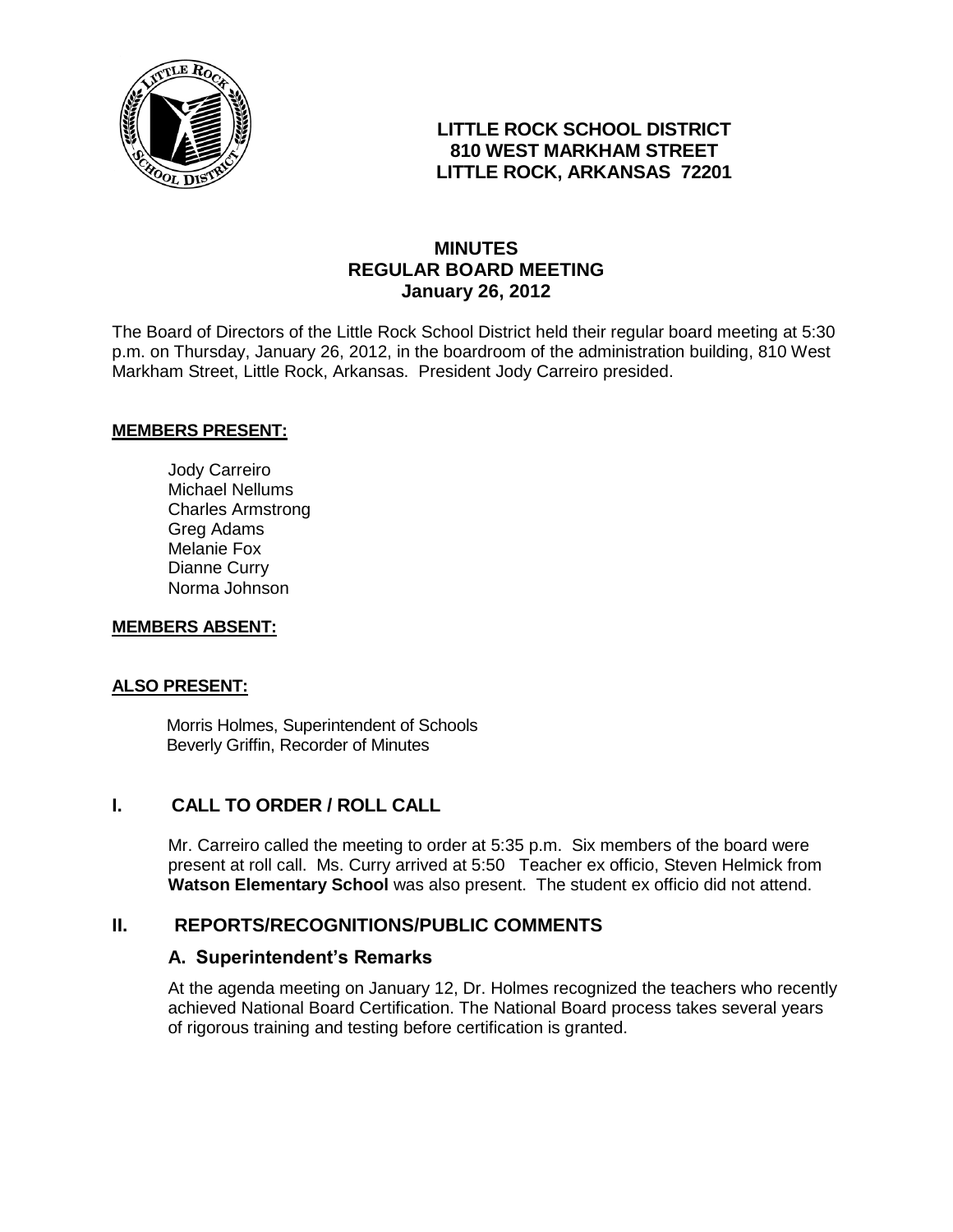Board Meeting January 26, 2012 Page 2

> The teachers who were recognized are listed along with the school where they currently teach:

- Tracy Barbarotto, Gibbs Magnet
- Patricia Bearden, Parkview Magnet
- Sara Brown, Carver Magnet
- M'Shay Callicott, Parkview Magnet
- Lynda Charles, J. A. Fair High School
- Sandra Courtois, Otter Creek Elementary
- Marian Cunningham, Roberts Elementary
- Margaret Dawson, Forest Park Elementary
- Lori Diffey, Carver Magnet
- Deokie Fleming, Pulaski Heights Elementary
- Lori Gibson, Gibbs Magnet Elementary
- Lauren Harrison, Pulaski Heights Elementary
- Jillane Johnson, Gibbs Magnet
- Sharolyn Jones-Taylor, Central High
- Jason McCann, Central High
- Rosemary Rogers, Brady Elementary
- Amanda Swift, Dodd Elementary
- Pamela Wallace, Mabelvale Middle
- Jennifer White, Gibbs Magnet
- Katherine Wright Knight (recertified), Cloverdale Aerospace Middle

This month's teacher ex officio representative to the board, Steven Helmick, was presented with a citation in appreciation of his service.

#### **B. Arkansas School Board Member Recognition Month**

Prior to the board meeting, a reception was held in the lobby of the administration building in recognition of School Board Member Recognition Month. Dr. Holmes made remarks acknowledging the service provided by the board, and a proclamation from Arkansas' Governor Mike Beebe was read. A copy of the proclamation was attached to the board's agenda.

Henri Smothers, president of the Little Rock PTA Council, also addressed the board with remarks of appreciation and admiration to the board for their service.

Sarah Bernhard, vice president of the PTA Council's membership committee, Sandy Becker, the staff support representative to the Council, and Rita Qualls, recording secretary, took turns thanking the board for their service and for being the voice of the children in Little Rock.

#### **C. Partners in Education**

At the agenda meeting on January 12, Ms. Milam presented new partnerships for the board's consideration and approval.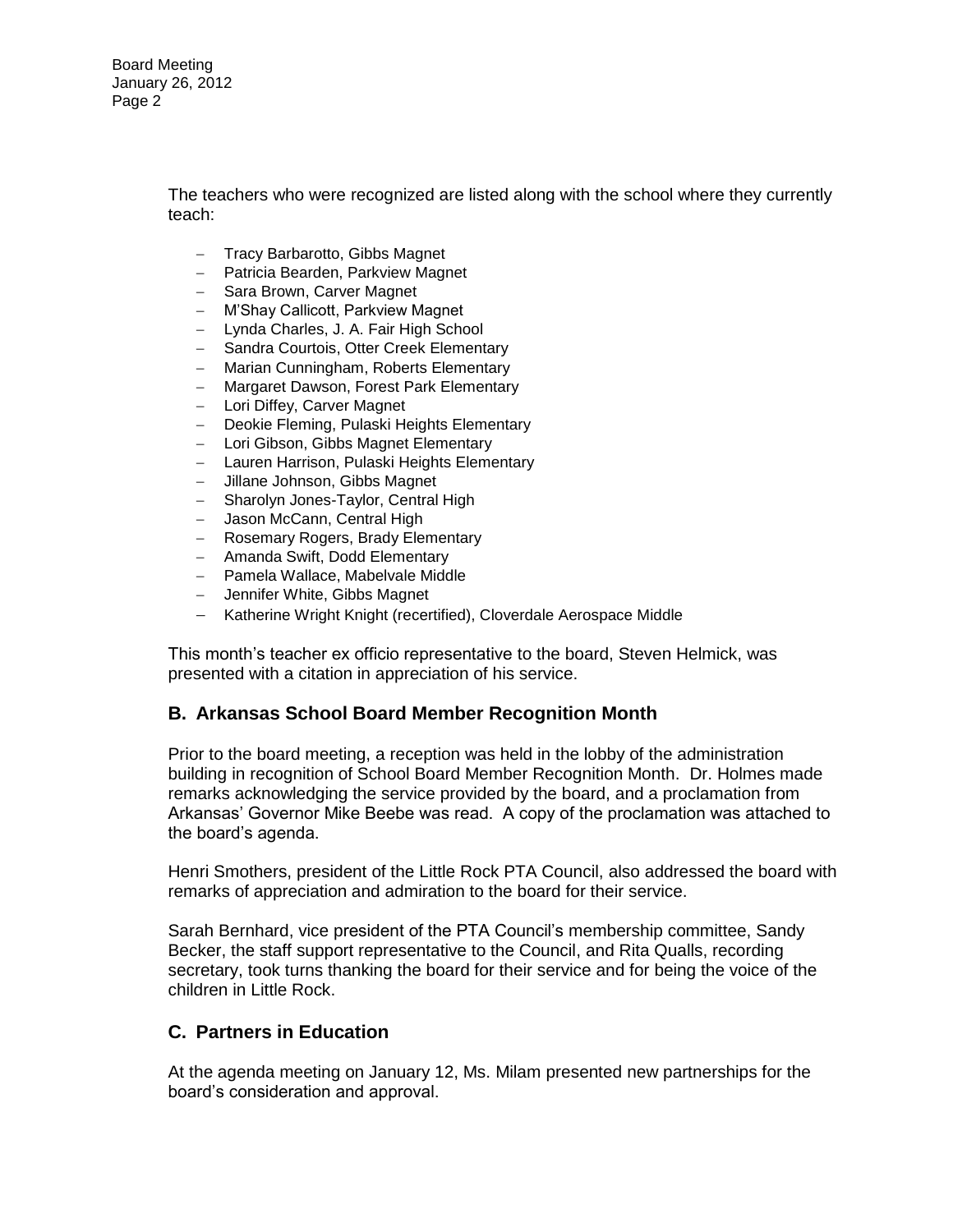- **McClellan High School**, represented by *Marvin Burton*, in partnership with **Longley Baptist Church** represented by *Ron Palk*
- **Metropolitan Career and Technical High School**, represented by *Allie Freeman*, in partnership with **Cameron Corporation**
- **Washington Magnet Elementary School**, represented by *Kathryn Snyder* in partnership with the **Barnabas Brigade at St. John Baptist Church**, represented by *Jimmy Smith* and several members of St. John

Mr. Armstrong moved to approve the partnerships; Mr. Nellums seconded the motion and it **carried unanimously**.

*Kathryn Snider*, principal of Washington Magnet Elementary School, made a brief presentation and announced the award of a grant to Washington Elementary from Project Learning Tree of the Arkansas Forestry Commission. *Rob Beadle* from the AFC was at the meeting and a check for \$1,000 was presented.

Debbie Milam made brief remarks and introduced Rita Qualls to announce National Thank Your Mentor Day. She thanked all district volunteers who serve as mentors to our students, and she invited others in the community to join the mentoring projects in the LRSD.

### **D. Remarks from Citizens**

*Mr. Hugh Leavell* of the Arkansas Youth Challenge program made a brief presentation regarding the availability of this program to assist students who may not be on target for high school graduation. Information was provided to the board members and superintendent, and to the district's counselors.

### **E. Legal Update**

At the agenda meeting on January 12, Mr. Heller reported on the hearing in federal court concerning discovery in our case against the state on the issue of charter schools and achievement disparities. The court is reviewing our arguments and is expected to decide in May if a full trial will be granted. Mr. Heller reported we would have additional opportunities to submit further discovery if we are granted a trial.

Mr. Heller also spoke briefly on the 2012 elections, rezoning the school election zones, and whether the board would be entitled to the exemption from the law on holding elections to replace all seven board members. Mr. Armstrong and Ms. Curry requested additional detail on the maps for zone 5.

A brief update was also provided at the regular board meeting. Mr. Heller reported he had filed in the  $8<sup>th</sup>$  circuit court to recover some of the costs associated with the appeals of the magnet and desegregation funding.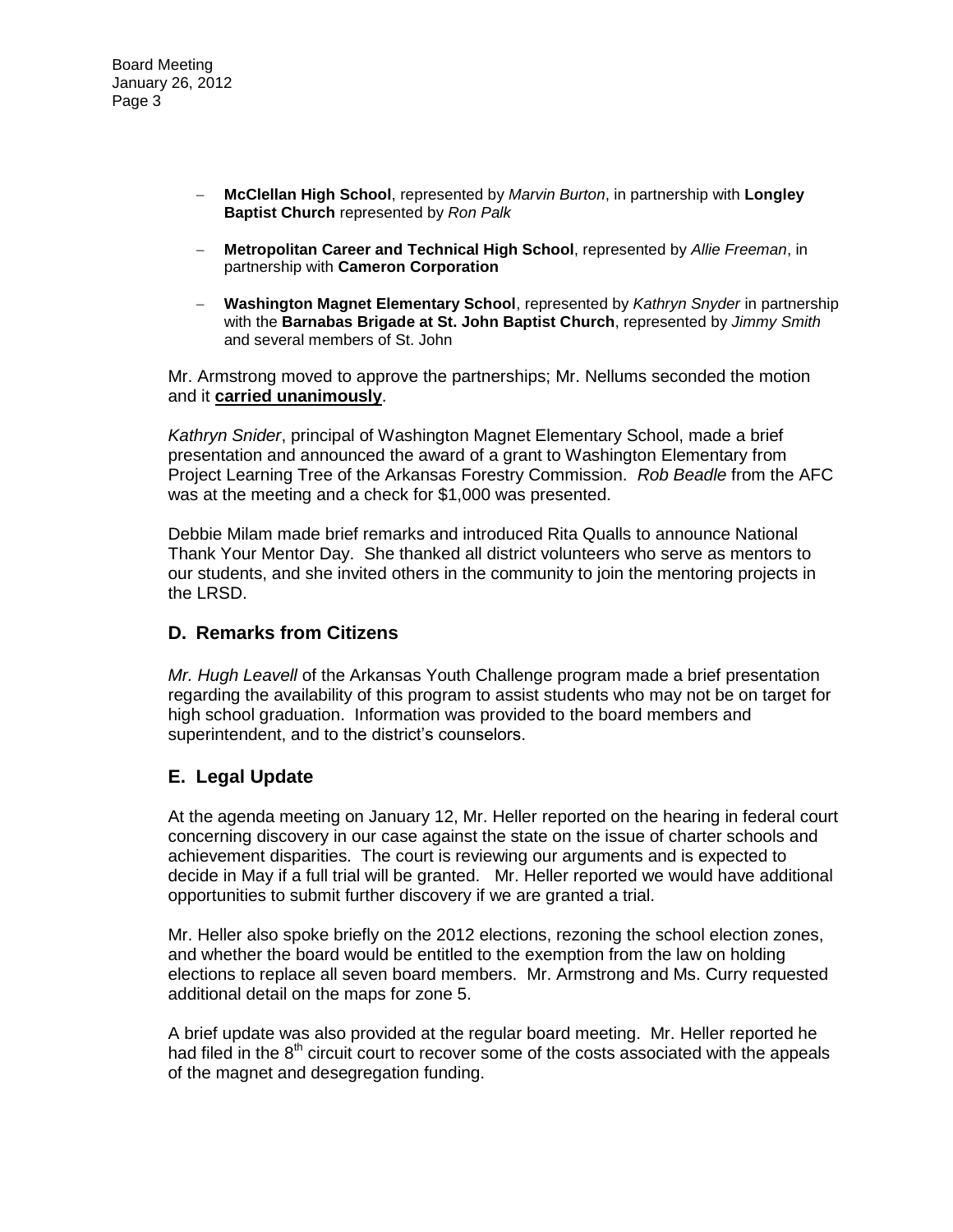# **F. Approval of Map for Board Election Rezoning**

Mr. Heller provided additional maps for review of the board election zones and proposals drawn by Metroplan in response to the board's questions and concerns. Ms. Curry and Mr. Armstrong asked for additional time to review the maps and determine whether they would be prepared to vote on the rezoning next month.

## **G. Little Rock PTA Council**

Henri Smothers discussed the upcoming Founders Day program which is scheduled for Tuesday, February 14, 11:00 a.m. at Henderson Middle School. She reminded listeners that the deadline for reservations on February 7. The American Education Week awards will be distributed at the luncheon.

### **H. Little Rock Education Association**

Cathy Kohler discussed the continuing collaborative negotiations for this year's salary agreement. She thanked board members for their service and reminded listeners to get their children registered for school during open enrollment.

## **III. REPORTS AND COMMUNICATIONS**

### **A. Remarks from Board Members**

Ms. Johnson read a letter from a teacher at Hamilton Learning Academy which reported students are implementing their first project based learning assignment. A staff /student basketball game will also be held at Hamilton as a fundraiser for the school. She encouraged everyone to support all students in the district and become involved, especially with the students who have made bad choices.

Ms. Fox asked for volunteers to help Hamilton students with their project; they requested volunteers who are African American WWII or Vietnam war veterans. She also announced Pulaski Heights Elementary School had been granted a safe routes to school grant. \$100,000 will be used for sidewalk building and education on safe routes to schools. It was noted that Forest Park Elementary would be turning 100 years old during the 2013 school year. She encouraged everyone who had attended Forest Park Elementary to get in touch and to be involved in the celebration.

Mr. Nellums complimented Ms. Smothers on her 25 years of volunteer service to the PTA. He reported he had visited nearly all schools in his zone this week and related experiences with visiting at Stephens and Franklin Elementary and at Hall High Schools.

Mr. Armstrong encouraged participation in the schools by parents and others in the community. He asked for input and assistance and encouraged the public to make an investment in our children. He reported receiving encouraging news from a parent whose son had attended Hamilton. This student graduated and is now a student at UAPB.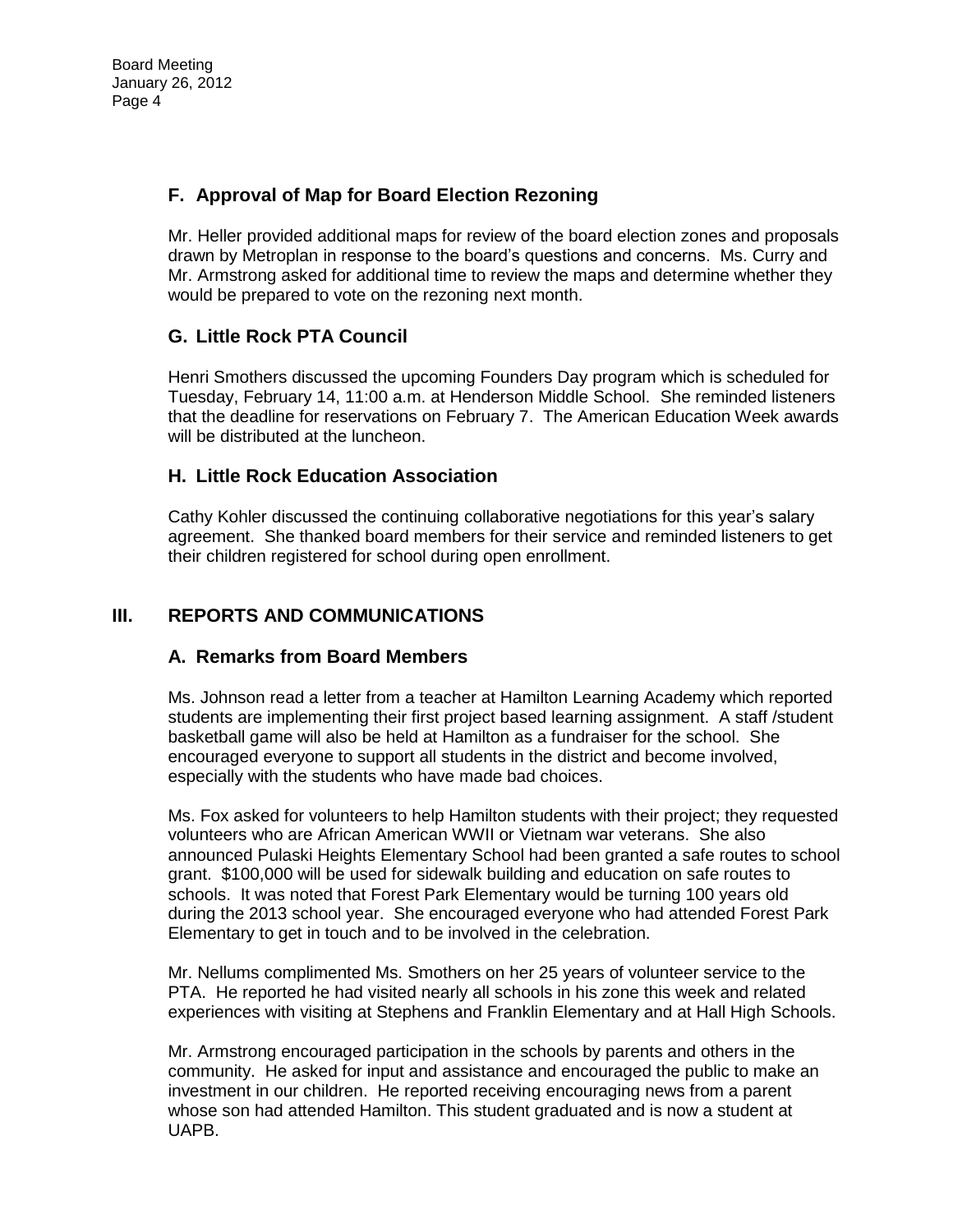Ms. Curry thanked Ms. Smothers and Ms. Qualls for their volunteer service and she encouraged others to become volunteers in public schools. She commended Dr. Fields and his staff for this week's registration at St. Mark.

Mr. Adams also thanked the district's volunteers. He expressed appreciation to volunteers from City Year who worked on the campus of McClellan High School. He thanked parents who have elementary students at Williams, Roberts and Fulbright Elementary Schools for organizing to assist other parents as they review their options for middle school. He reported these parents were doing what all parents should do when looking at what is best for their children. He encouraged listeners to take an open minded look at all the options available.

Mr. Adams also reported he served on the district's Wellness Committee. This group is reviewing ways to maximize the overall wellness of our students. They received a report on the Mabelvale Middle School garden and ways the school can use the things that are grown in the garden. He thanked Ms. Bouie for accepting suggestions and for being open to collaborative efforts.

Mr. Carreiro encouraged his fellow board members to continue to discourage communications with people who are involved in disciplinary actions with the district. He noted board policy BEE, which states there will be no outside communication from people who are involved in disciplinary actions, neither students nor employees. He thanked the staff, the PTA and VIPS for the reception held prior to the meeting.

## **B. Report: Magnet Fair / Student Services / Open Enrollment**

At the agenda meeting, Donna Grady Creer reviewed a presentation on the district's upcoming magnet school fair. Ms. Barksdale, principal at Carver Magnet Elementary School, set up a display of items highlighting Carver as a demonstration typical of the promotions made by other magnet schools at the annual fair. This year's fair will be held on Saturday, January 21 at Park Plaza Mall.

Dena Eggleston provided a brief update on open enrollment and early registration. Beginning on January 23, registration was held at St. Mark Baptist Church. Next week, beginning January 30 and continuing through February 3, registration will be held at 501 Sherman Street. Students currently in the LRSD can complete applications for magnet schools at their local school.

### **C. Update: National School Counseling Week**

Dr. Holmes congratulated the counselors and introduced Laureen Isom, Director of Counseling, to make a brief update on National School Counseling week. February 6 – 10 is set aside to celebrate and thank school counselors for their service to the students. The LRSD has a total of 68 counselors, with 40 at the elementary school level.

## **D. FCC Licensing Options**

Tiffany Hoffman provided information on a request for the district to lease it's radio broadcasting license to an outside agency. After a review and recommendations from professionals in the field, it wasn't recommended for the district to continue maintaining the licenses.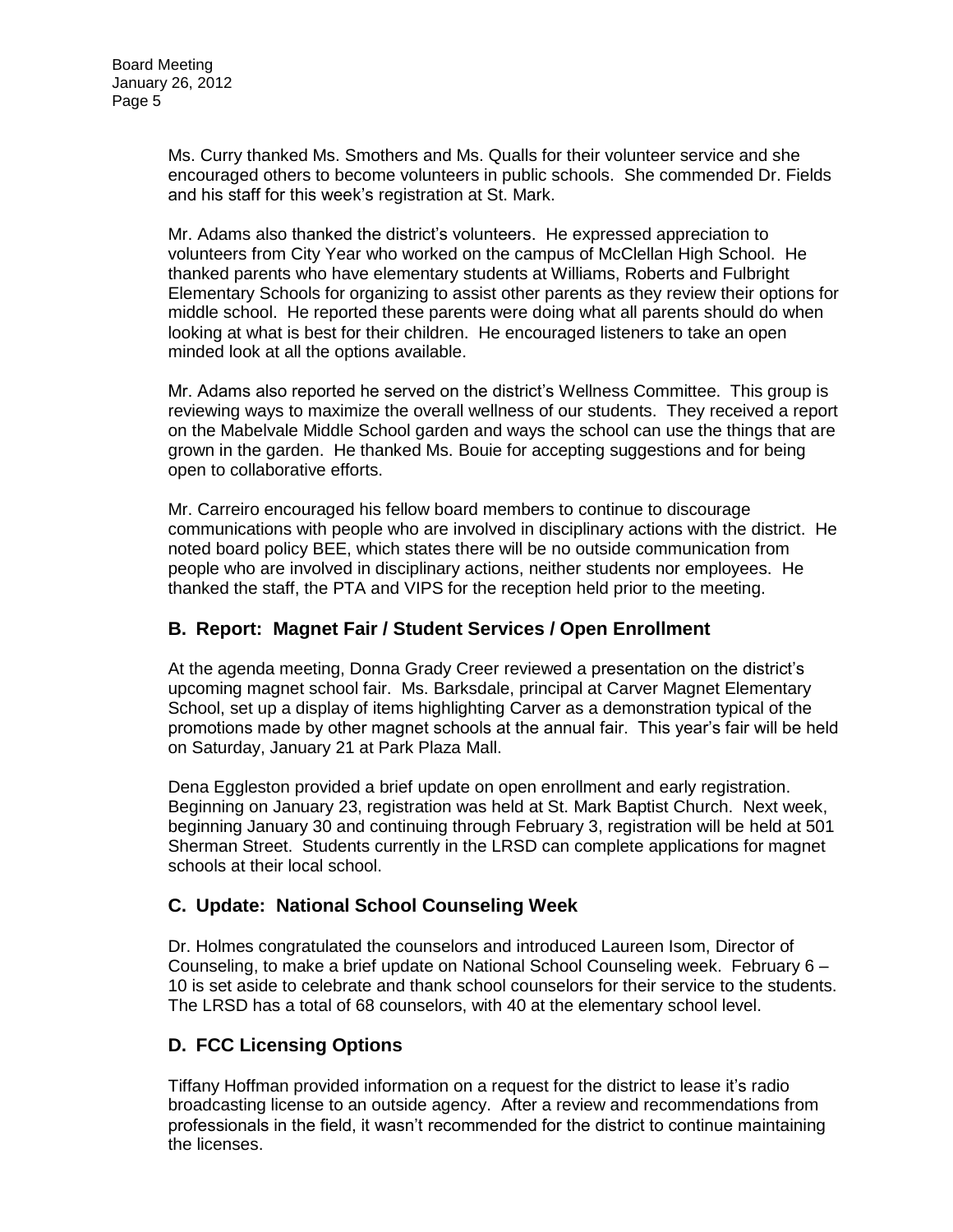# **E. January 2012 PRE Quarterly Report**

The January PRE Quarterly report was provided as part of the board's agenda. Karen DeJarnette was present and responded to questions.

### **F. Second Quarterly Progress Report to the Board on District Goals and Initiatives**

Dennis Glasgow reviewed the second quarterly progress report on reaching the district goals which was attached to the agenda. Highlights were provided in last week's Friday Update, and a PowerPoint overview was presented.

Highlights included an increase in the number of classroom walkthroughs in the schools, a decrease in student absences, teacher absences and discipline referrals, an increase in the number of students in enrolled in Pre-AP courses, and an increase in enrollment in art, music, Algebra I, Geometry and foreign languages.

*The board took a ten minute break and reconvened at 7:56 p.m.* 

### **G. Committee to recommend policy on appropriate use of social media**

Dr. Holmes requested appointment of a broad-based committee to review social networking and acceptable use of computer networks. At the board meeting, Dr. Holmes presented a list of names for the board's review and consideration. Dennis Glasgow will head the committee and updates will be provided as the committee begins their work.

### **H. Update Land Bank Property Program for LRSD Employees**

At the agenda meeting, David Hartz provided information from the City of Little Rock and their Board of Directors' implementation of the land bank program. The board was asked to adopt a resolution in support of the cooperative effort to formally support the land bank. Ms. Curry made a motion to approve the resolution presented. Mr. Armstrong seconded the motion and it **carried unanimously**.

### **I. Internal Auditors Report**

Mr. Becker's report was printed in the board's agenda. No other information was requested.

### **IV. APPROVAL OF ROUTINE MATTERS**

### **A. Minutes**

Minutes from the regular board meeting held on December 15, 2011 and from a special meeting on January 12, 2012 were presented for review and approval. Mr. Armstrong made a motion to approve the minutes as presented. Ms. Fox seconded the motion and it **carried unanimously**.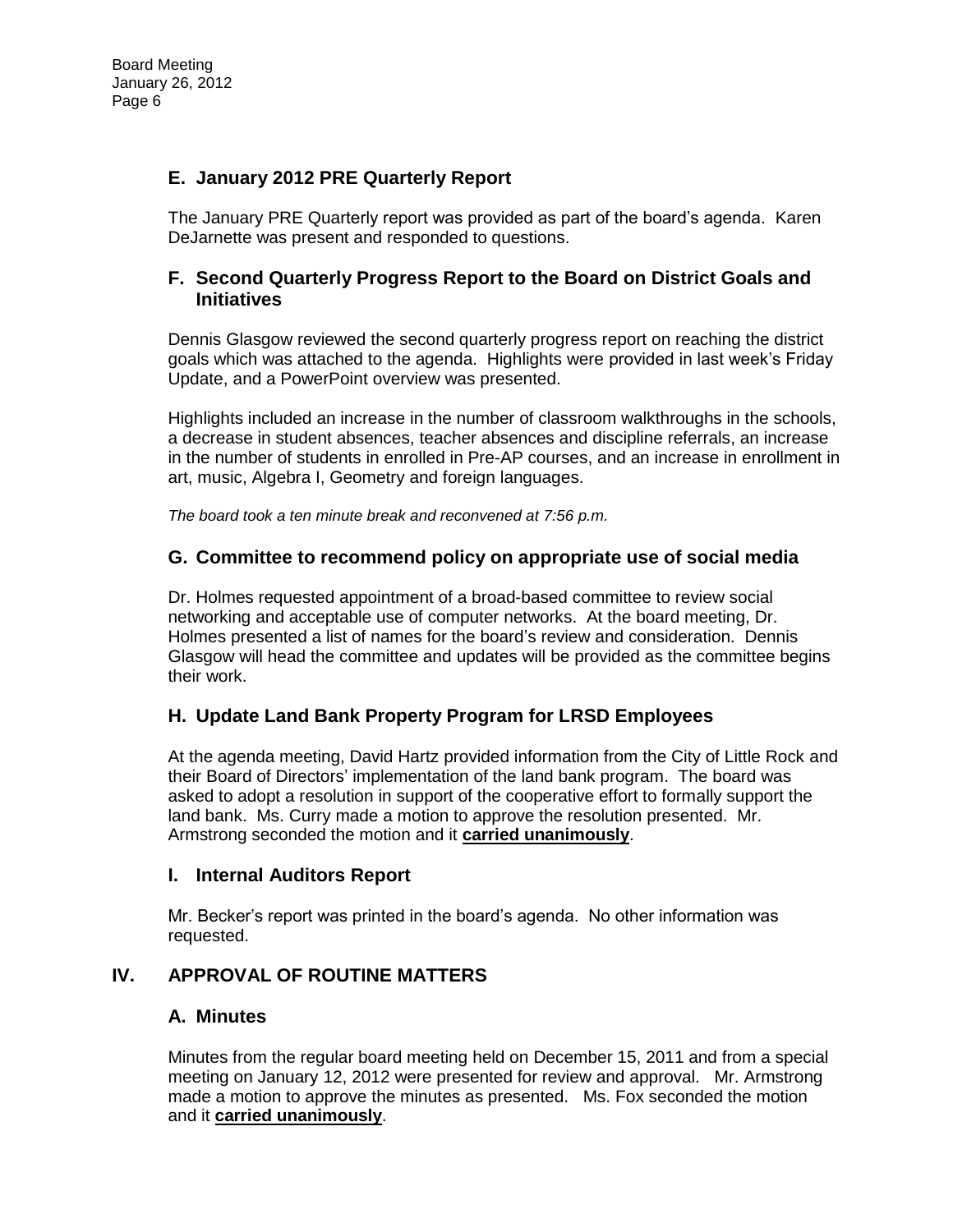# **V. EDUCATIONAL SERVICES**

## **A. LRSD Technology Plan 2012-15**

Dennis Glasgow provided an overview of the 2012-15 Technology Plan at the agenda meeting, and a draft copy of the plan was provided for review as part of the agenda. The final plan was provided at the regular meeting, and the administration requested approval to submit the plan to the ADE. Mr. Armstrong made a motion to approve the plan for submission. The motion was seconded by Ms. Curry, and **carried unanimously**.

### **B. Math Solutions Professional Services Agreement**

### **C. Kagan Professional Development Services Agreement**

Two supplemental services agreements were presented for the board's review and approval. Math Solutions will provide professional development to teachers at the  $4<sup>th</sup>$ and 5<sup>th</sup> grade levels at Meadowcliff, Washington, Rockefeller, Baseline, Geyer Springs, Mabelvale and Watson Elementary Schools. These sessions will be coordinated and facilitated through the district's mathematics department.

The Kagan agreement will provide professional development to  $3^{\text{rd}}$ ,  $4^{\text{th}}$ , and  $5^{\text{th}}$  grade teachers at Meadowcliff, Washington, Rockefeller, Baseline, Geyer Springs, Mabelvale and Watson. This will assist teachers in cooperative learning strategies to assist students and will provide training to designated teachers in becoming lead teachers. This training will also be coordinated and facilitated through the LRSD mathematics department.

Ms. Fox made a motion to approve both agreements; Mr. Nellums seconded the motion, and it **carried unanimously**.

## **VI. HUMAN RESOURCES**

### **A. Personnel Changes**

Routine personnel changes were provided in the board's agenda. Ms. Fox moved to approve; Mr. Armstrong seconded the motion and it **carried unanimously**.

### **VII. FINANCE & SUPPORT SERVICES**

### **A. Ten-Year Facilities Master Plan**

Wayne Adams provided brief review of the Ten-Year Facilities Master Plan. A copy of the complete plan was provided for the board and will remain available in the board's conference room. Ms. Fox made a motion to approve the resolution; Ms. Curry seconded the motion and it **carried unanimously**.

### **B. Budget Update**

Mr. Bailey provided a preliminary budget calendar and reported budget workshops would be scheduled soon according to the board's availability.